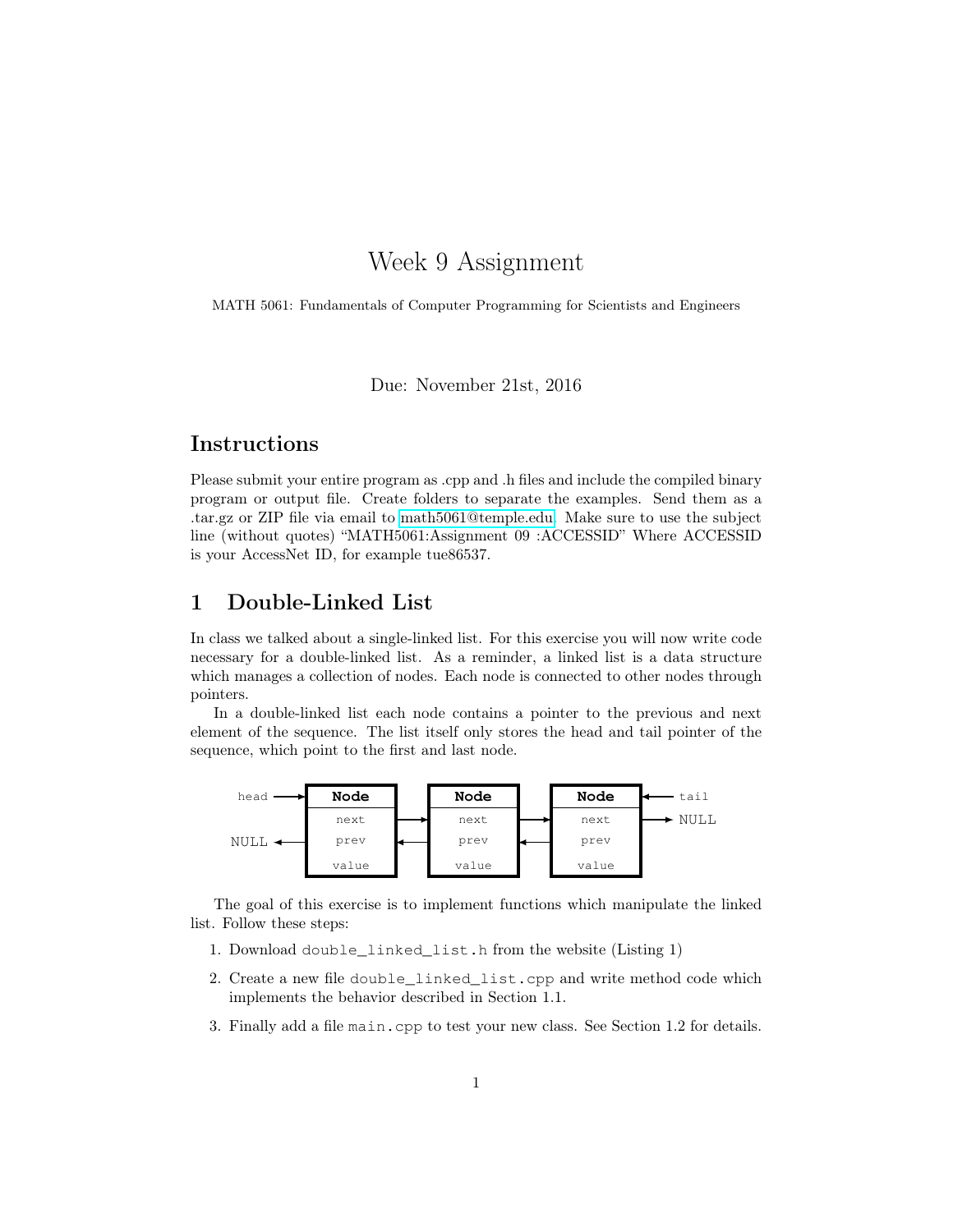Listing 1: double\_linked\_list.h

```
struct Node {
   Node * next;
   Node * prev;
    int value;
};
class DoubleLinkedList {
   Node * head;
   Node * tail;
public:
   DoubleLinkedList();
   ~DoubleLinkedList();
   void push_front (int value);
   void push_back(int value);
   int pop_front();
   int pop_back();
   int get(int index);
   bool remove(int index); // bonus
   bool insert(int index, int value); // bonus
   int size();
   void print();
```

```
};
```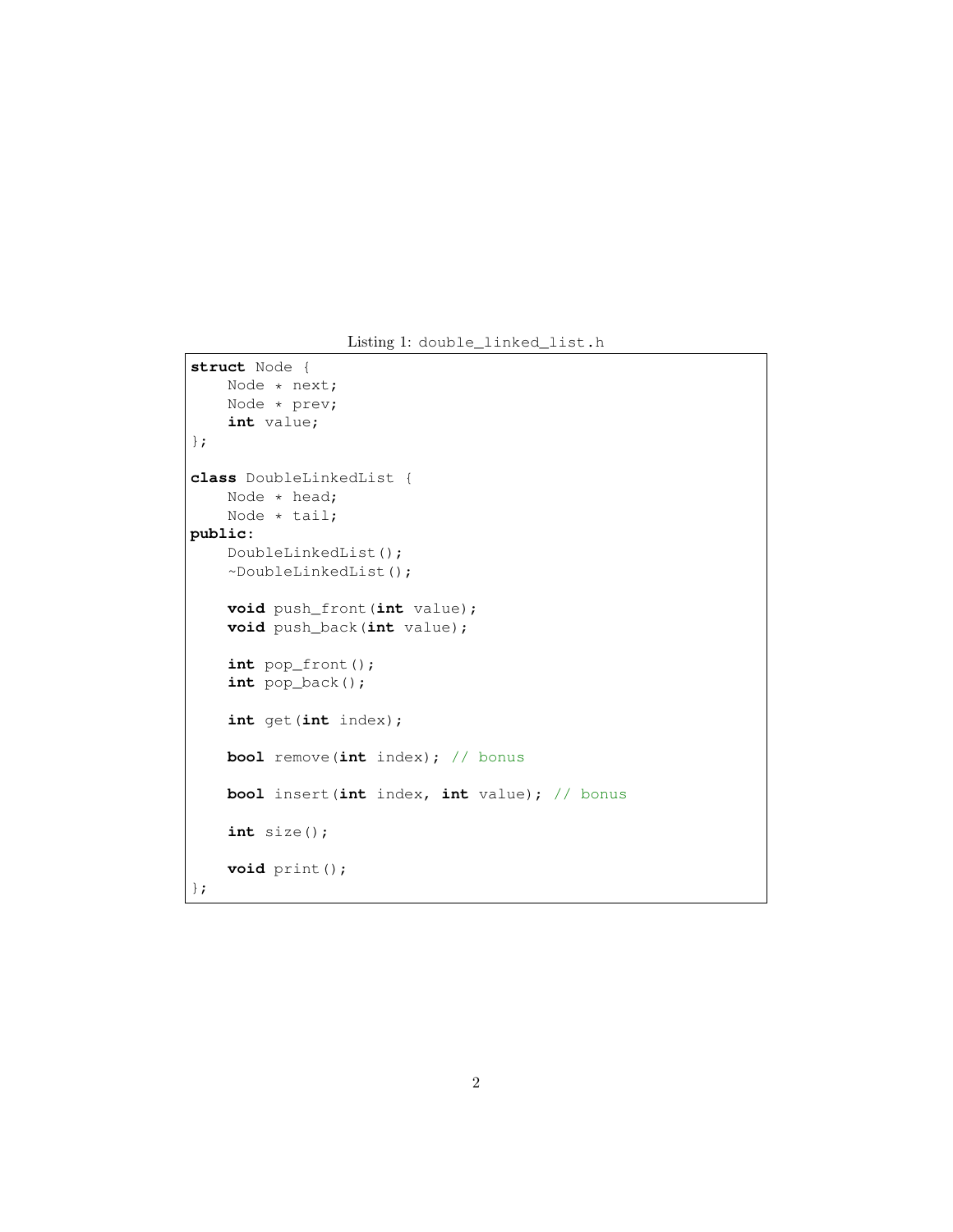### 1.1 Member Methods

In the following all methods of the DoubleLinkedList class are described. Implement them according to this specification. Note some functions are optional and can be implemented for bonus points.

#### 1.1.1 Constructor: DoubleLinkedList()

Initialize empty sequence. All pointers point to nothing.

#### 1.1.2 push\_front(int value)

Add a new value to the sequence at the beginning (head).



#### 1.1.3 push\_back(int value)

Add a new value to the sequence at the end (tail).



#### 1.1.4 pop\_front()

Remove the first element (head) of the sequence and return its value. Return -1 if sequence is empty.

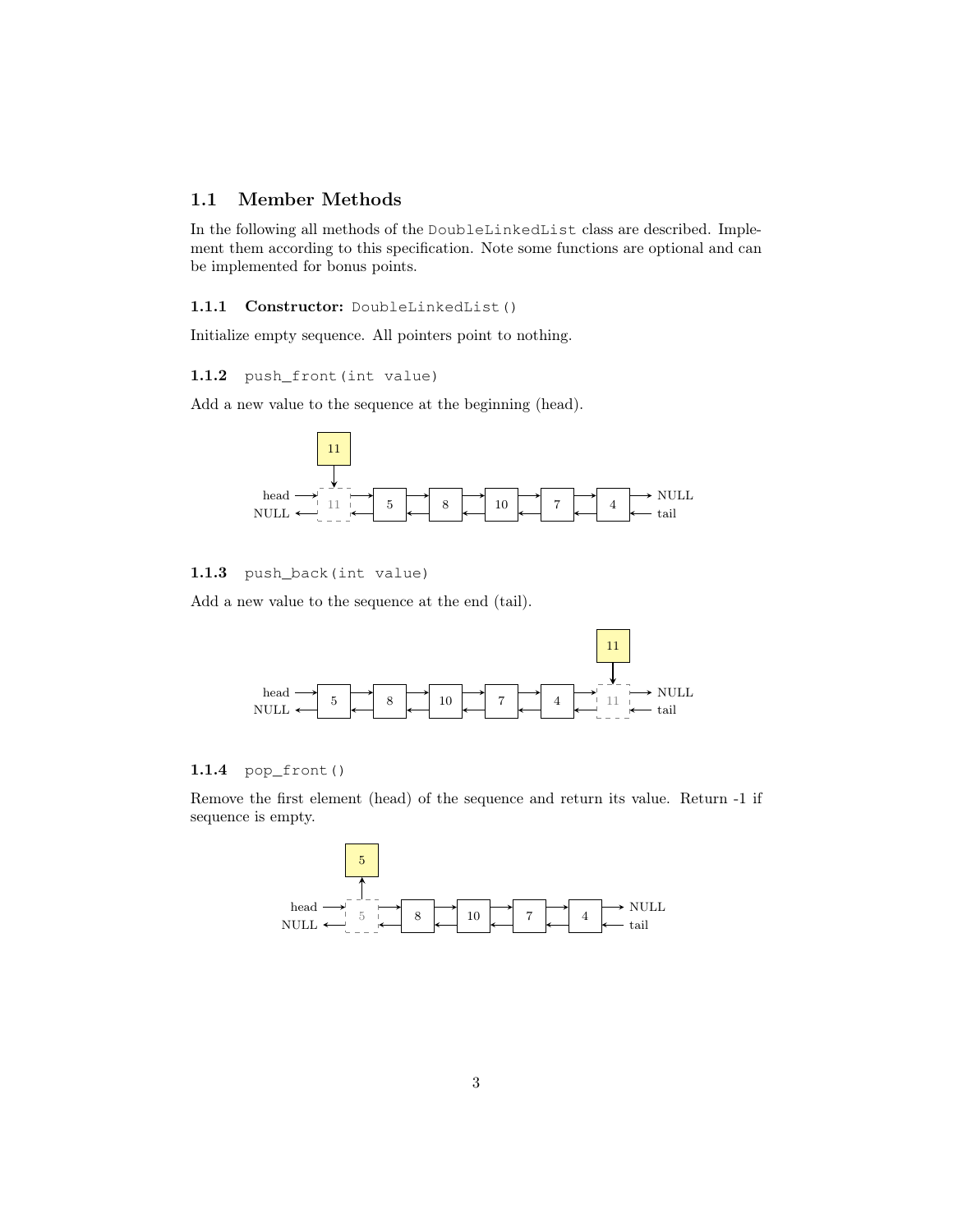#### 1.1.5  $pop\_back()$

Remove the last element (tail) of the sequence and return its value. Return -1 if sequence is empty.



#### 1.1.6 size()

Return length of the linked list. Do not store this information explicitly. Compute it by counting the nodes from head to tail.

#### 1.1.7 print()

Print all values of the entire list on the console, separated by commas and surrounded by brackets.

| [11, 22, 33, 44, 55, 66] |  |  |  |  |  |  |
|--------------------------|--|--|--|--|--|--|
|--------------------------|--|--|--|--|--|--|

#### 1.1.8 get(int index)

Return value of element with a given index. Elements are numbered from 0 to size()-1 starting from head. If the index is out of range, return -1.



#### 1.1.9 Destructor: ~DoubleLinkedList()

Should delete all nodes from the sequence. You could reuse any of the pop\_front, pop\_back or remove methods to implement this.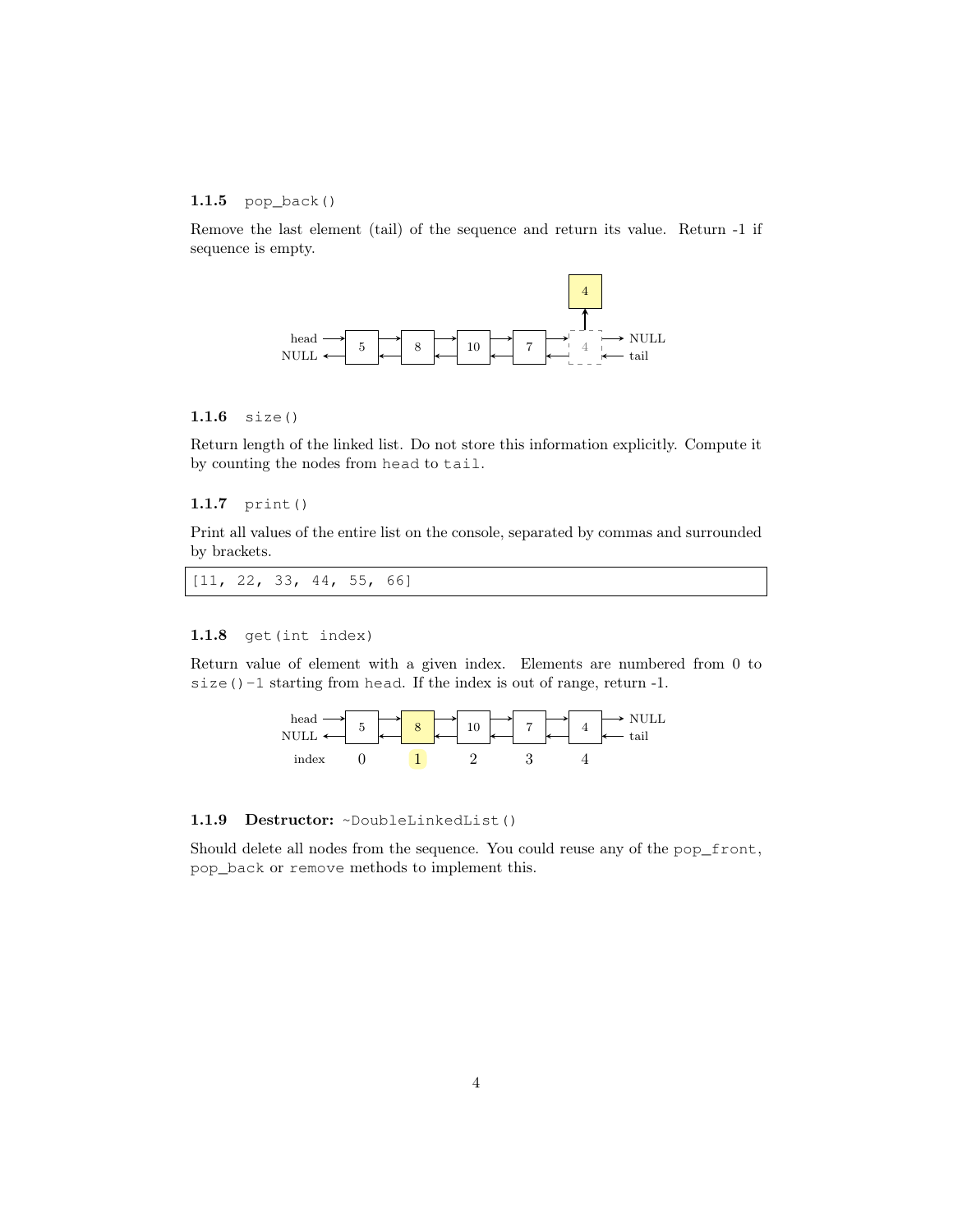#### 1.1.10 (Optional Bonus) remove (int index)

Remove element at a given index. You first have to find the node with that index, adjust the pointers of its neighbors stored in prev and next, and finally delete the node. Note: removing at index 0 (head) does the same as pop\_front(). Removing at index size()-1 (tail) does the same as pop\_back(). Return **true** if deletion was successful. **false** if index is out of range.



1.1.11 (Optional Bonus) insert (int index, int value)

Insert element at a given index. Push any existing element to the right (make it next of new node). Inserting at index 0 does the same as push\_front(). Inserted at index size() is the same as push\_back(). Return **true** if insertion was successful and index is in valid range, otherwise return **false**.

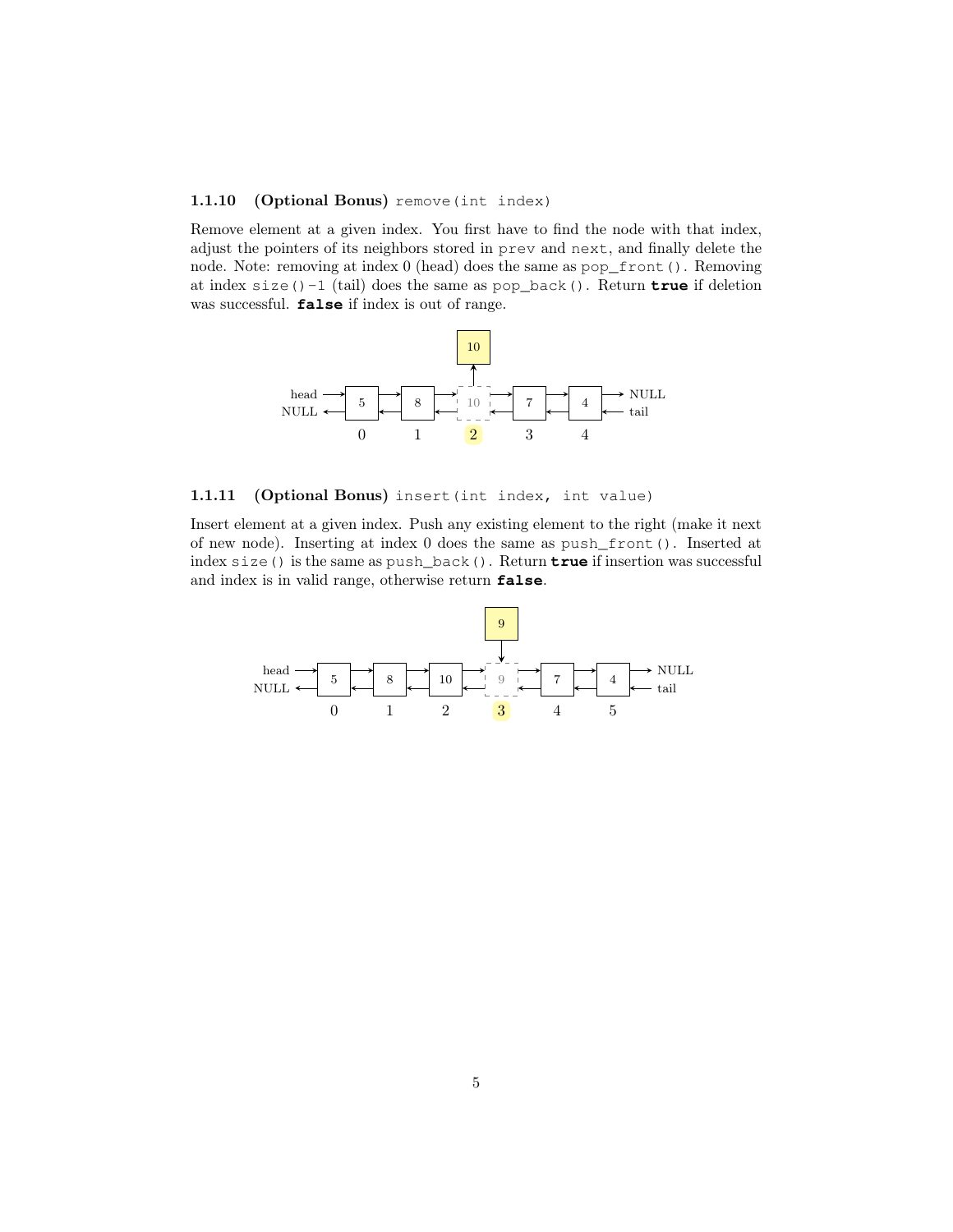### 1.2 Testing

Write a small test program which creates an object of DoubleLinkedList on the stack and showcases all of its functions. Use the print function to output what happens after each change. All functions must be used at least once in this test program. It should compile and run as follows:

```
g++ -o test main.cpp double_linked_list.cpp
./test
```

```
Staring with an empty list
[]
push_front(3)
[3]
push_front(4)
[4, 3]
push_back(5)
[4, 3, 5]
push_back(7)
[4, 3, 5, 7]
push_back(9)
[4, 3, 5, 7, 9]get(2) = 5insert(1, 6)[4, 6, 3, 5, 7, 9]
remove(3)
[4, 6, 3, 7, 9]
pop_front()
[6, 3, 7, 9]
pop_back()
[6, 3, 7]
final size is: 3
```
Listing 2: Example output